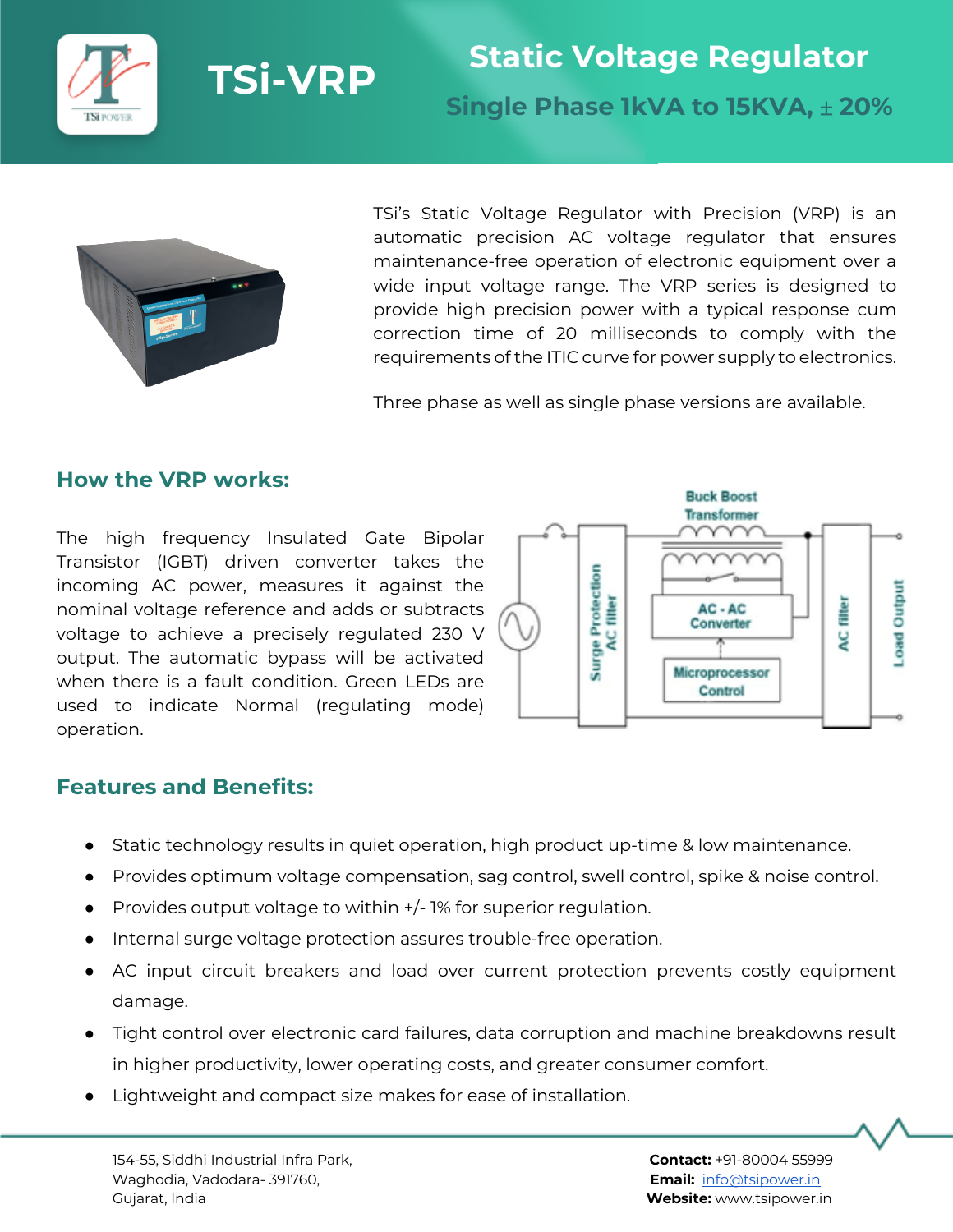**Technical Specifications Reliable TSi Static Voltage Regulation Technology for Next Gen Electronic Machinery**



Only PWM IGBT Static Voltage Regulation technology corrects Bad power quality within 20ms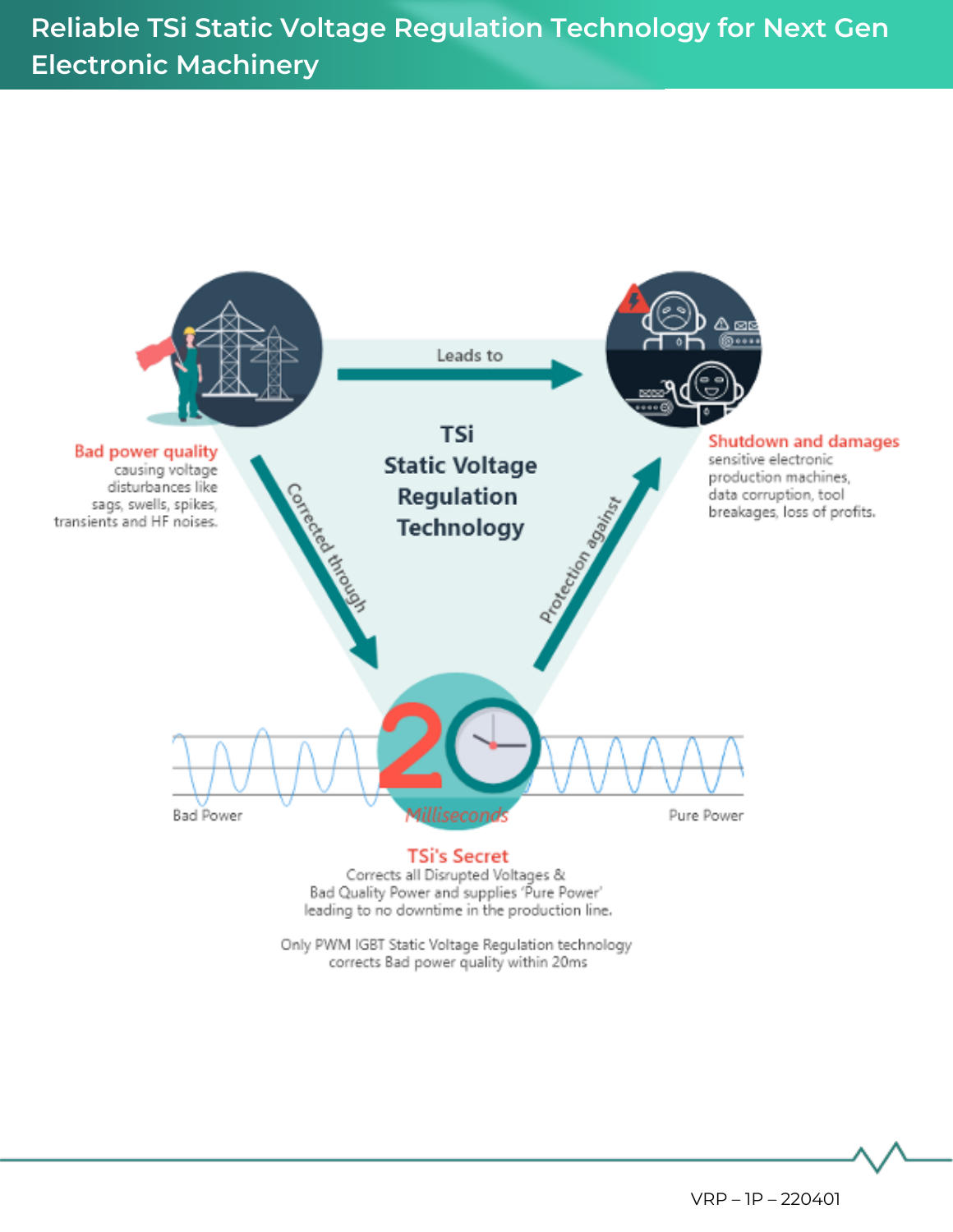| <b>Model</b>                                                      | VRP-1000-9230-200M                                                                |  |
|-------------------------------------------------------------------|-----------------------------------------------------------------------------------|--|
| <b>Electrical</b>                                                 |                                                                                   |  |
| <b>Capacity (in KVA)</b>                                          | ı                                                                                 |  |
| <b>Switching Technology</b>                                       | 20 kHz IGBT AC chopper/inverter                                                   |  |
| <b>Voltage Compensation Time</b>                                  | 20 ms typical                                                                     |  |
| <b>AC Input</b>                                                   |                                                                                   |  |
| <b>Nominal Input Voltage (V)</b>                                  | Single phase 230                                                                  |  |
| Designed Input Voltage Range (V)                                  | 184 - 276                                                                         |  |
| (voltage regulation accuracy of +/-1%)<br>Input Voltage Range (V) |                                                                                   |  |
| (for relaxed output regulation within                             | 160 - 300                                                                         |  |
| functional range of 200-250V P-N)                                 |                                                                                   |  |
| <b>Nominal Operating Frequency</b>                                | $47 - 63$ Hz                                                                      |  |
| <b>AC Input Connector</b>                                         | L1, Neutral & Ground input wires                                                  |  |
| <b>Overload &amp; Short Circuit Protection</b>                    | Through suitably rated input circuit breaker                                      |  |
| <b>AC Output</b>                                                  |                                                                                   |  |
| <b>Nominal Output Voltage (V)</b>                                 | Single phase 230                                                                  |  |
| <b>Efficiency</b>                                                 | Typical 96% (under 20 - 100 % load condition)                                     |  |
| <b>Output Voltage Compensation Range</b>                          | $+/-1%$                                                                           |  |
| <b>Maximum Rated Output Current (A)</b>                           | 4                                                                                 |  |
| <b>System Status Indicator</b>                                    | Green LED ON-Normal operation - Amber LED ON-Bypass operation<br>Red LED ON-Fault |  |
| <b>Output Connector</b>                                           | L1, Neutral & Ground output wires                                                 |  |
| <b>Surge Protection</b>                                           | Class II Surge Protection                                                         |  |
| <b>Physical</b>                                                   |                                                                                   |  |
| <b>Cabinet Construction</b>                                       | Powder coated CRCA cabinets                                                       |  |
| <b>Automatic AC-AC Converter Bypass</b>                           | Standard, will get activated when there is a fault condition                      |  |
| <b>Cabinet Weather Protection Ratings</b>                         | IP 20 (for use in protected indoor environments)                                  |  |
| <b>Mounting</b>                                                   | Pad mounted                                                                       |  |
| <b>Overall Dimension (approx.)</b>                                | As per Dimension Diagram of Cabinet Type 460x300x170                              |  |
| <b>Unpacked Weight (approx.)</b>                                  | 15 kg                                                                             |  |
| <b>Environmental</b>                                              |                                                                                   |  |
| <b>Cooling Method</b>                                             | Forced air                                                                        |  |
| <b>Operating Temperature Range</b>                                | 0 to +45 $^{\circ}$ C                                                             |  |
| <b>Operating Humidity Range</b>                                   | 10 to 90% relative humidity (non-condensing)                                      |  |

**Note:** *The voltage regulation is based on 230V P-N nominal output voltage. This would proportionately change in case nominal output voltage is required to be preset at any other value between 215V-240V P-N.*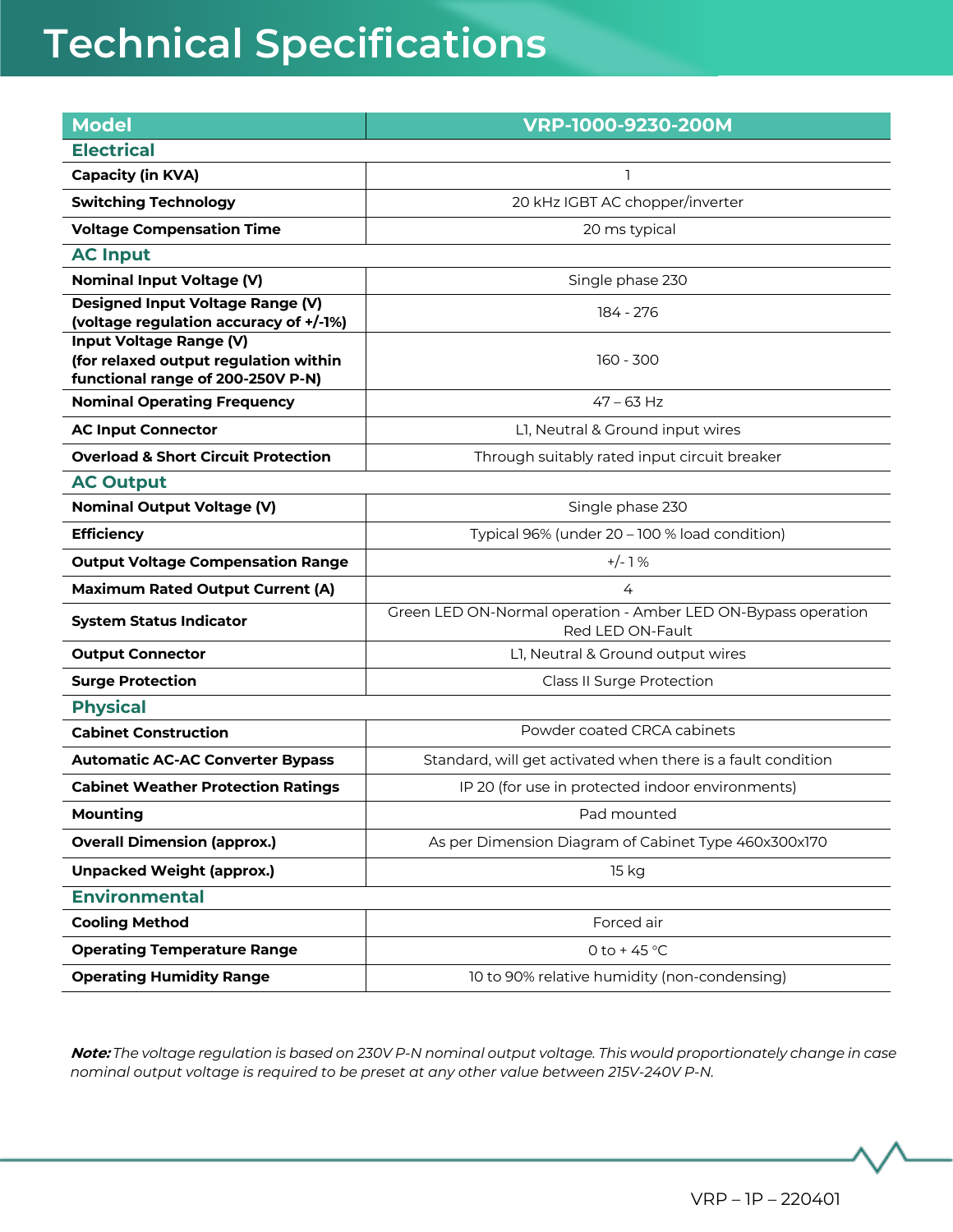| <b>Model</b>                                                      | VRP-2000-9230-200M                                                                |  |
|-------------------------------------------------------------------|-----------------------------------------------------------------------------------|--|
| <b>Electrical</b>                                                 |                                                                                   |  |
| <b>Capacity (in KVA)</b>                                          | 2                                                                                 |  |
| <b>Switching Technology</b>                                       | 20 kHz IGBT AC chopper/inverter                                                   |  |
| <b>Voltage Compensation Time</b>                                  | 20 ms typical                                                                     |  |
| <b>AC Input</b>                                                   |                                                                                   |  |
| <b>Nominal Input Voltage (V)</b>                                  | Single phase 230                                                                  |  |
| Designed Input Voltage Range (V)                                  | 184 - 276                                                                         |  |
| (voltage regulation accuracy of +/-1%)<br>Input Voltage Range (V) |                                                                                   |  |
| (for relaxed output regulation within                             | 160 - 300                                                                         |  |
| functional range of 200-250V P-N)                                 |                                                                                   |  |
| <b>Nominal Operating Frequency</b>                                | $47 - 63$ Hz                                                                      |  |
| <b>AC Input Connector</b>                                         | L1, Neutral & Ground input wires                                                  |  |
| <b>Overload &amp; Short Circuit Protection</b>                    | Through suitably rated input circuit breaker                                      |  |
| <b>AC Output</b>                                                  |                                                                                   |  |
| <b>Nominal Output Voltage (V)</b>                                 | Single phase 230                                                                  |  |
| <b>Efficiency</b>                                                 | Typical 96% (under 20 - 100 % load condition)                                     |  |
| <b>Output Voltage Compensation Range</b>                          | $+/-1%$                                                                           |  |
| <b>Maximum Rated Output Current (A)</b>                           | 9                                                                                 |  |
| <b>System Status Indicator</b>                                    | Green LED ON-Normal operation - Amber LED ON-Bypass operation<br>Red LED ON-Fault |  |
| <b>Output Connector</b>                                           | L1, Neutral & Ground output wires                                                 |  |
| <b>Surge Protection</b>                                           | Class II Surge Protection                                                         |  |
| <b>Physical</b>                                                   |                                                                                   |  |
| <b>Cabinet Construction</b>                                       | Powder coated CRCA cabinets                                                       |  |
| <b>Automatic AC-AC Converter Bypass</b>                           | Standard, will get activated when there is a fault condition                      |  |
| <b>Cabinet Weather Protection Ratings</b>                         | IP 20 (for use in protected indoor environments)                                  |  |
| <b>Mounting</b>                                                   | Pad mounted                                                                       |  |
| <b>Overall Dimension (approx.)</b>                                | As per Dimension Diagram of Cabinet Type 460x300x170                              |  |
| <b>Unpacked Weight (approx.)</b>                                  | 15 kg                                                                             |  |
| <b>Environmental</b>                                              |                                                                                   |  |
| <b>Cooling Method</b>                                             | Forced air                                                                        |  |
| <b>Operating Temperature Range</b>                                | 0 to +45 °C                                                                       |  |
| <b>Operating Humidity Range</b>                                   | 10 to 90% relative humidity (non-condensing)                                      |  |

**Note:** *The voltage regulation is based on 230V P-N nominal output voltage. This would proportionately change in case nominal output voltage is required to be preset at any other value between 215V-240V P-N.*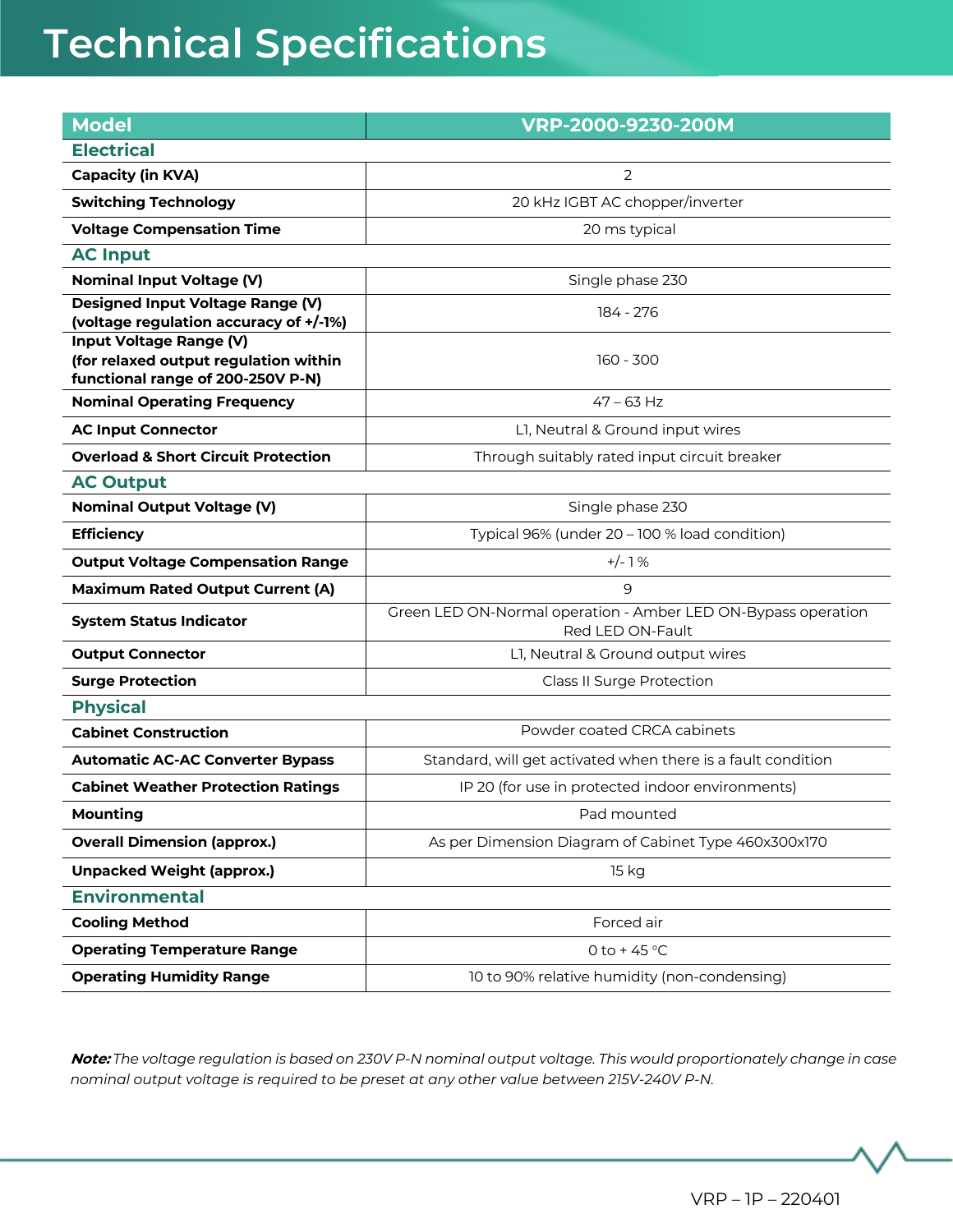| <b>Model</b>                                                      | VRP-3000-9230-200M                                                                |  |
|-------------------------------------------------------------------|-----------------------------------------------------------------------------------|--|
| <b>Electrical</b>                                                 |                                                                                   |  |
| <b>Capacity (in KVA)</b>                                          | 3                                                                                 |  |
| <b>Switching Technology</b>                                       | 20 kHz IGBT AC chopper/inverter                                                   |  |
| <b>Voltage Compensation Time</b>                                  | 20 ms typical                                                                     |  |
| <b>AC Input</b>                                                   |                                                                                   |  |
| <b>Nominal Input Voltage (V)</b>                                  | Single phase 230                                                                  |  |
| Designed Input Voltage Range (V)                                  | 184 - 276                                                                         |  |
| (voltage regulation accuracy of +/-1%)<br>Input Voltage Range (V) |                                                                                   |  |
| (for relaxed output regulation within                             | 160 - 300                                                                         |  |
| functional range of 200-250V P-N)                                 |                                                                                   |  |
| <b>Nominal Operating Frequency</b>                                | $47 - 63$ Hz                                                                      |  |
| <b>AC Input Connector</b>                                         | L1, Neutral & Ground input wires                                                  |  |
| <b>Overload &amp; Short Circuit Protection</b>                    | Through suitably rated input circuit breaker                                      |  |
| <b>AC Output</b>                                                  |                                                                                   |  |
| <b>Nominal Output Voltage (V)</b>                                 | Single phase 230                                                                  |  |
| <b>Efficiency</b>                                                 | Typical 96% (under 20 - 100 % load condition)                                     |  |
| <b>Output Voltage Compensation Range</b>                          | $+/-1%$                                                                           |  |
| <b>Maximum Rated Output Current (A)</b>                           | 13                                                                                |  |
| <b>System Status Indicator</b>                                    | Green LED ON-Normal operation - Amber LED ON-Bypass operation<br>Red LED ON-Fault |  |
| <b>Output Connector</b>                                           | L1, Neutral & Ground output wires                                                 |  |
| <b>Surge Protection</b>                                           | Class II Surge Protection                                                         |  |
| <b>Physical</b>                                                   |                                                                                   |  |
| <b>Cabinet Construction</b>                                       | Powder coated CRCA cabinets                                                       |  |
| <b>Automatic AC-AC Converter Bypass</b>                           | Standard, will get activated when there is a fault condition                      |  |
| <b>Cabinet Weather Protection Ratings</b>                         | IP 20 (for use in protected indoor environments)                                  |  |
| <b>Mounting</b>                                                   | Pad mounted                                                                       |  |
| <b>Overall Dimension (approx.)</b>                                | As per Dimension Diagram of Cabinet Type 460x300x170                              |  |
| <b>Unpacked Weight (approx.)</b>                                  | 20 kg                                                                             |  |
| <b>Environmental</b>                                              |                                                                                   |  |
| <b>Cooling Method</b>                                             | Forced air                                                                        |  |
| <b>Operating Temperature Range</b>                                | 0 to +45 °C                                                                       |  |
| <b>Operating Humidity Range</b>                                   | 10 to 90% relative humidity (non-condensing)                                      |  |

**Note:** *The voltage regulation is based on 230V P-N nominal output voltage. This would proportionately change in case nominal output voltage is required to be preset at any other value between 215V-240V P-N.*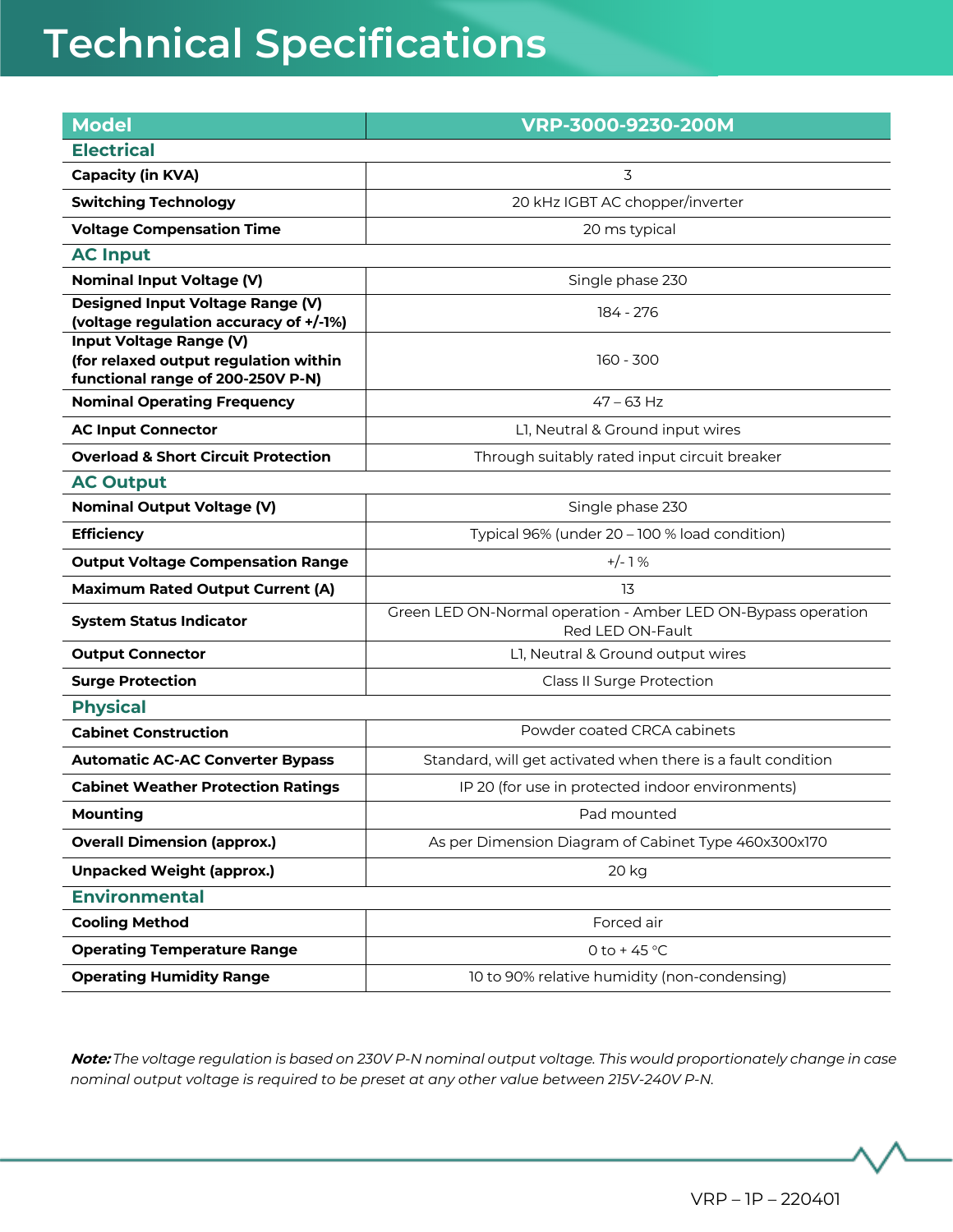| <b>Model</b>                                                               | VRP-5000-9230-200M                                                                |
|----------------------------------------------------------------------------|-----------------------------------------------------------------------------------|
| <b>Electrical</b>                                                          |                                                                                   |
| <b>Capacity (in KVA)</b>                                                   | 5                                                                                 |
| <b>Switching Technology</b>                                                | 20 kHz IGBT AC chopper/inverter                                                   |
| <b>Voltage Compensation Time</b>                                           | 20 ms typical                                                                     |
| <b>AC Input</b>                                                            |                                                                                   |
| <b>Nominal Input Voltage (V)</b>                                           | Single phase 230                                                                  |
| Designed Input Voltage Range (V)<br>(voltage regulation accuracy of +/-1%) | 184 - 276                                                                         |
| Input Voltage Range (V)                                                    |                                                                                   |
| (for relaxed output regulation within                                      | $160 - 300$                                                                       |
| functional range of 200-250V P-N)                                          |                                                                                   |
| <b>Nominal Operating Frequency</b>                                         | $47 - 63$ Hz                                                                      |
| <b>AC Input Connector</b>                                                  | L1, Neutral & Ground input wires                                                  |
| <b>Overload &amp; Short Circuit Protection</b>                             | Through suitably rated input circuit breaker                                      |
| <b>AC Output</b>                                                           |                                                                                   |
| <b>Nominal Output Voltage (V)</b>                                          | Single phase 230                                                                  |
| <b>Efficiency</b>                                                          | Typical 96% (under 20 - 100 % load condition)                                     |
| <b>Output Voltage Compensation Range</b>                                   | $+/-1%$                                                                           |
| <b>Maximum Rated Output Current (A)</b>                                    | 22                                                                                |
| <b>System Status Indicator</b>                                             | Green LED ON-Normal operation - Amber LED ON-Bypass operation<br>Red LED ON-Fault |
| <b>Output Connector</b>                                                    | L1, Neutral & Ground output wires                                                 |
| <b>Surge Protection</b>                                                    | Class II Surge Protection                                                         |
| <b>Physical</b>                                                            |                                                                                   |
| <b>Cabinet Construction</b>                                                | Powder coated CRCA cabinets                                                       |
| <b>Automatic AC-AC Converter Bypass</b>                                    | Standard, will get activated when there is a fault condition                      |
| <b>Cabinet Weather Protection Ratings</b>                                  | IP 20 (for use in protected indoor environments)                                  |
| <b>Mounting</b>                                                            | Pad mounted                                                                       |
| <b>Overall Dimension (approx.)</b>                                         | As per Dimension Diagram of Cabinet Type 460x300x170                              |
| <b>Unpacked Weight (approx.)</b>                                           | 25 kg                                                                             |
| <b>Environmental</b>                                                       |                                                                                   |
| <b>Cooling Method</b>                                                      | Forced air                                                                        |
| <b>Operating Temperature Range</b>                                         | 0 to +45 °C                                                                       |
| <b>Operating Humidity Range</b>                                            | 10 to 90% relative humidity (non-condensing)                                      |

**Note:** *The voltage regulation is based on 230V P-N nominal output voltage. This would proportionately change in case nominal output voltage is required to be preset at any other value between 215V-240V P-N.*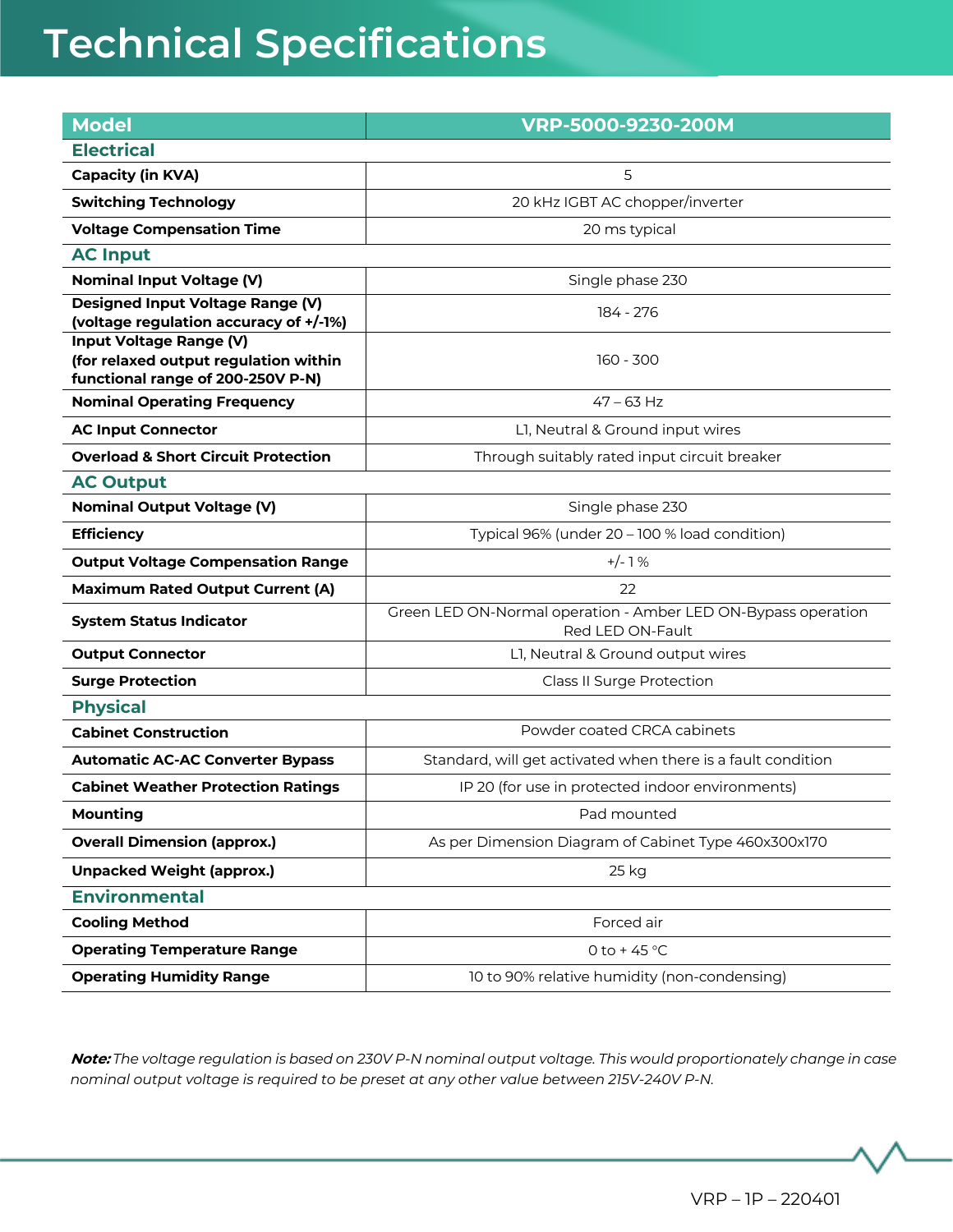| <b>Model</b>                                                                                          | VRP-7500-9230-200M                                                                |
|-------------------------------------------------------------------------------------------------------|-----------------------------------------------------------------------------------|
| <b>Electrical</b>                                                                                     |                                                                                   |
| <b>Capacity (in KVA)</b>                                                                              | 7.5                                                                               |
| <b>Switching Technology</b>                                                                           | 20 kHz IGBT AC chopper/inverter                                                   |
| <b>Voltage Compensation Time</b>                                                                      | 20 ms typical                                                                     |
| <b>AC Input</b>                                                                                       |                                                                                   |
| <b>Nominal Input Voltage (V)</b>                                                                      | Single phase 230                                                                  |
| Designed Input Voltage Range (V)<br>(voltage regulation accuracy of +/-1%)                            | 184 - 276                                                                         |
| Input Voltage Range (V)<br>(for relaxed output regulation within<br>functional range of 200-250V P-N) | $160 - 300$                                                                       |
| <b>Nominal Operating Frequency</b>                                                                    | $47 - 63$ Hz                                                                      |
| <b>AC Input Connector</b>                                                                             | L1, Neutral & Ground input wires                                                  |
| <b>Overload &amp; Short Circuit Protection</b>                                                        | Through suitably rated input circuit breaker                                      |
| <b>AC Output</b>                                                                                      |                                                                                   |
| <b>Nominal Output Voltage (V)</b>                                                                     | Single phase 230                                                                  |
| <b>Efficiency</b>                                                                                     | Typical 96% (under 20 - 100 % load condition)                                     |
| <b>Output Voltage Compensation Range</b>                                                              | $+/-1%$                                                                           |
| <b>Maximum Rated Output Current (A)</b>                                                               | 33                                                                                |
| <b>System Status Indicator</b>                                                                        | Green LED ON-Normal operation - Amber LED ON-Bypass operation<br>Red LED ON-Fault |
| <b>Output Connector</b>                                                                               | L1, Neutral & Ground output wires                                                 |
| <b>Surge Protection</b>                                                                               | Class II Surge Protection                                                         |
| <b>Physical</b>                                                                                       |                                                                                   |
| <b>Cabinet Construction</b>                                                                           | Powder coated CRCA cabinets                                                       |
| <b>Automatic AC-AC Converter Bypass</b>                                                               | Standard, will get activated when there is a fault condition                      |
| <b>Cabinet Weather Protection Ratings</b>                                                             | IP 20 (for use in protected indoor environments)                                  |
| <b>Mounting</b>                                                                                       | Pad mounted                                                                       |
| <b>Overall Dimension (approx.)</b>                                                                    | As per Dimension Diagram of Cabinet Type 560x450x300                              |
| <b>Unpacked Weight (approx.)</b>                                                                      | 45 kg                                                                             |
| <b>Environmental</b>                                                                                  |                                                                                   |
| <b>Cooling Method</b>                                                                                 | Forced air                                                                        |
| <b>Operating Temperature Range</b>                                                                    | 0 to +45 °C                                                                       |
| <b>Operating Humidity Range</b>                                                                       | 10 to 90% relative humidity (non-condensing)                                      |

**Note:** *The voltage regulation is based on 230V P-N nominal output voltage. This would proportionately change in case nominal output voltage is required to be preset at any other value between 215V-240V P-N.*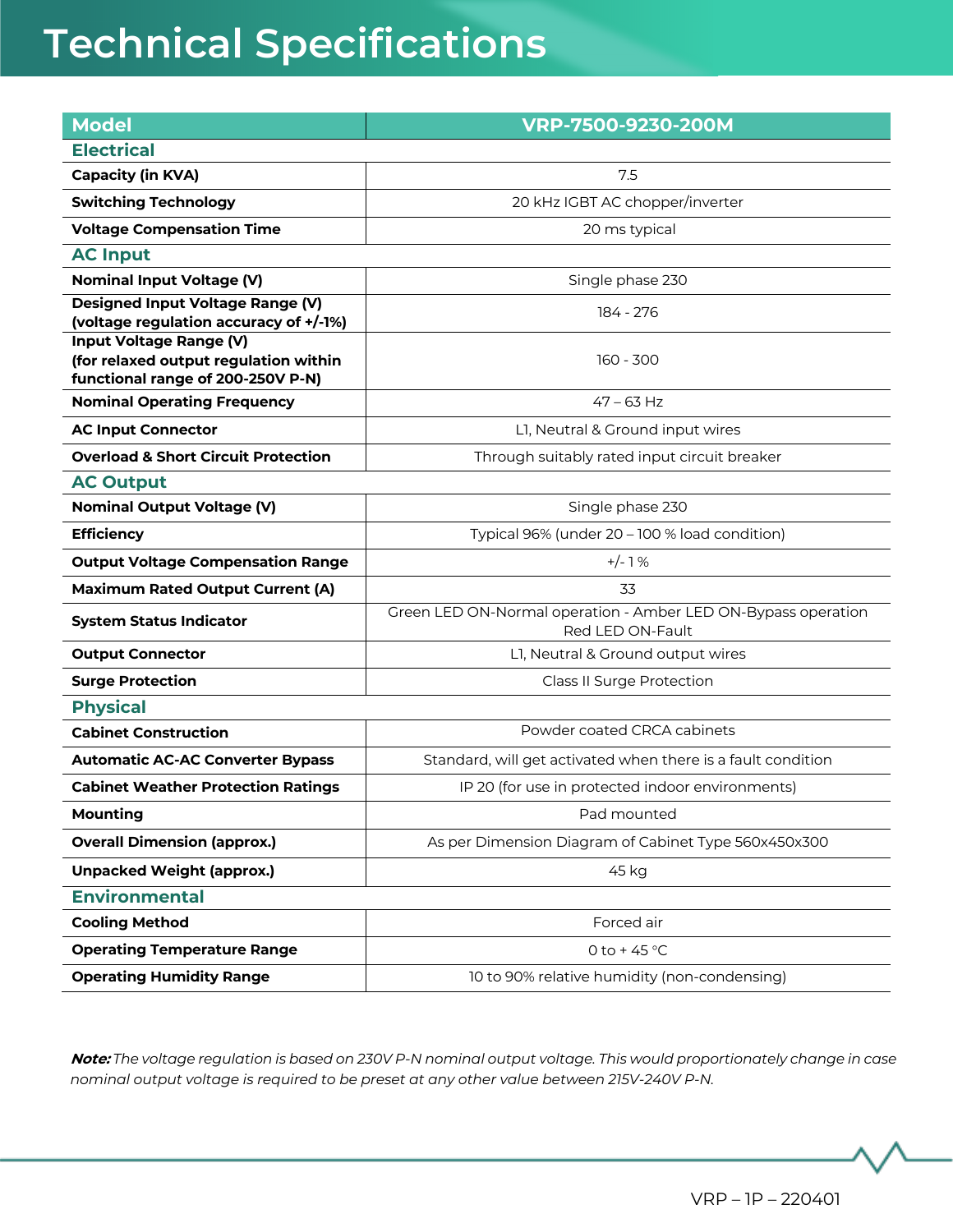| <b>Model</b>                                                                                          | VRP-10000-9230-200M                                                               |
|-------------------------------------------------------------------------------------------------------|-----------------------------------------------------------------------------------|
| <b>Electrical</b>                                                                                     |                                                                                   |
| <b>Capacity (in KVA)</b>                                                                              | 10                                                                                |
| <b>Switching Technology</b>                                                                           | 20 kHz IGBT AC chopper/inverter                                                   |
| <b>Voltage Compensation Time</b>                                                                      | 20 ms typical                                                                     |
| <b>AC Input</b>                                                                                       |                                                                                   |
| <b>Nominal Input Voltage (V)</b>                                                                      | Single phase 230                                                                  |
| Designed Input Voltage Range (V)<br>(voltage regulation accuracy of +/-1%)                            | 184 - 276                                                                         |
| Input Voltage Range (V)<br>(for relaxed output regulation within<br>functional range of 200-250V P-N) | $160 - 300$                                                                       |
| <b>Nominal Operating Frequency</b>                                                                    | $47 - 63$ Hz                                                                      |
| <b>AC Input Connector</b>                                                                             | L1, Neutral & Ground input wires                                                  |
| <b>Overload &amp; Short Circuit Protection</b>                                                        | Through suitably rated input circuit breaker                                      |
| <b>AC Output</b>                                                                                      |                                                                                   |
| <b>Nominal Output Voltage (V)</b>                                                                     | Single phase 230                                                                  |
| <b>Efficiency</b>                                                                                     | Typical 96% (under 20 - 100 % load condition)                                     |
| <b>Output Voltage Compensation Range</b>                                                              | $+/- 1%$                                                                          |
| <b>Maximum Rated Output Current (A)</b>                                                               | 44                                                                                |
| <b>System Status Indicator</b>                                                                        | Green LED ON-Normal operation - Amber LED ON-Bypass operation<br>Red LED ON-Fault |
| <b>Output Connector</b>                                                                               | L1, Neutral & Ground output wires                                                 |
| <b>Surge Protection</b>                                                                               | Class II Surge Protection                                                         |
| <b>Physical</b>                                                                                       |                                                                                   |
| <b>Cabinet Construction</b>                                                                           | Powder coated CRCA cabinets                                                       |
| <b>Automatic AC-AC Converter Bypass</b>                                                               | Standard, will get activated when there is a fault condition                      |
| <b>Cabinet Weather Protection Ratings</b>                                                             | IP 20 (for use in protected indoor environments)                                  |
| <b>Mounting</b>                                                                                       | Pad mounted                                                                       |
| <b>Overall Dimension (approx.)</b>                                                                    | As per Dimension Diagram of Cabinet Type 560x450x300                              |
| <b>Unpacked Weight (approx.)</b>                                                                      | 50 kg                                                                             |
| <b>Environmental</b>                                                                                  |                                                                                   |
| <b>Cooling Method</b>                                                                                 | Forced air                                                                        |
| <b>Operating Temperature Range</b>                                                                    | 0 to +45 $\degree$ C                                                              |
| <b>Operating Humidity Range</b>                                                                       | 10 to 90% relative humidity (non-condensing)                                      |

**Note:** *The voltage regulation is based on 230V P-N nominal output voltage. This would proportionately change in case nominal output voltage is required to be preset at any other value between 215V-240V P-N.*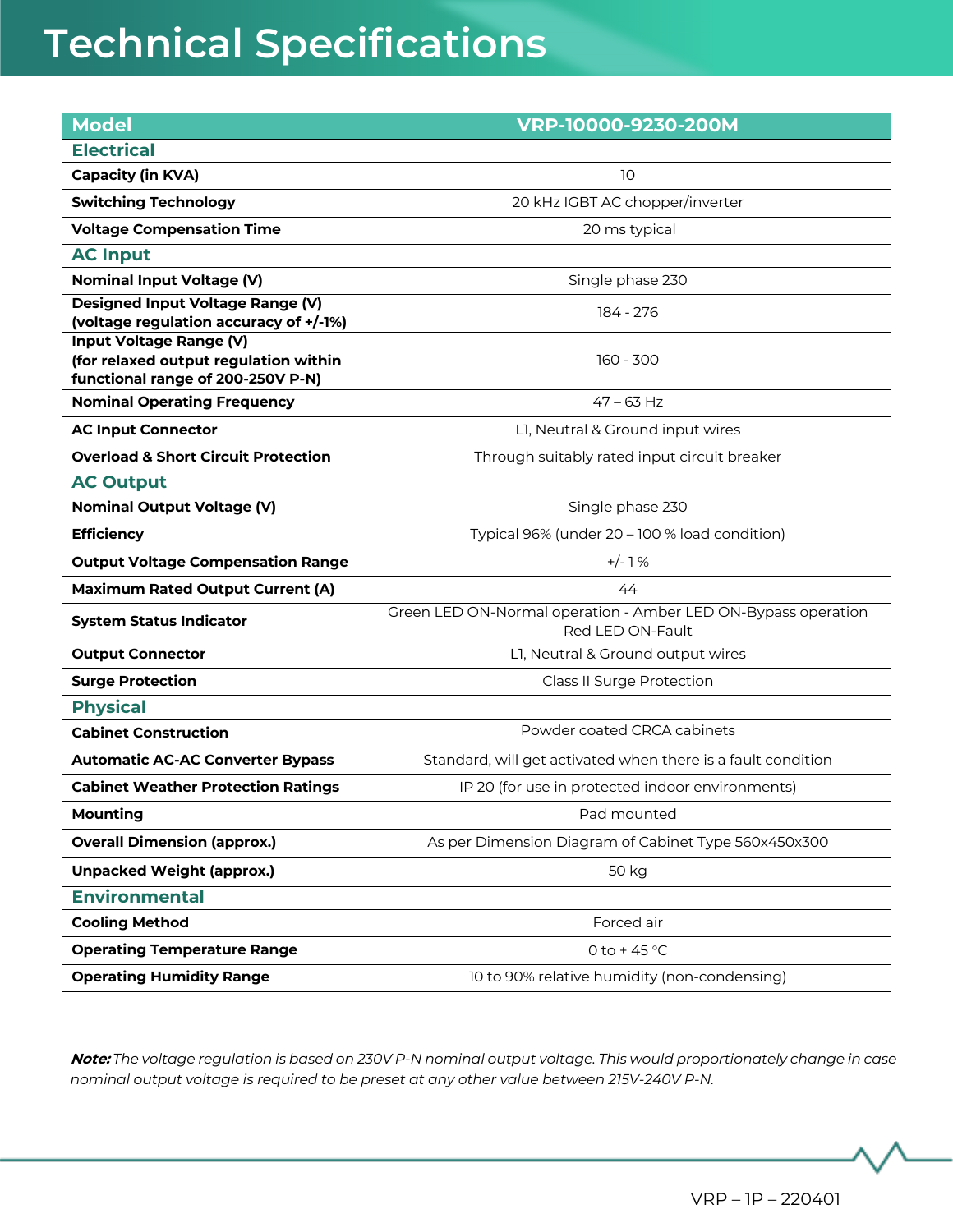| <b>Model</b>                                                               | VRP-15000-9230-200M                                                               |  |
|----------------------------------------------------------------------------|-----------------------------------------------------------------------------------|--|
| <b>Electrical</b>                                                          |                                                                                   |  |
| <b>Capacity (in KVA)</b>                                                   | 15                                                                                |  |
| <b>Switching Technology</b>                                                | 20 kHz IGBT AC chopper/inverter                                                   |  |
| <b>Voltage Compensation Time</b>                                           | 20 ms typical                                                                     |  |
| <b>AC Input</b>                                                            |                                                                                   |  |
| <b>Nominal Input Voltage (V)</b>                                           | Single phase 230                                                                  |  |
| Designed Input Voltage Range (V)<br>(voltage regulation accuracy of +/-1%) | 184 - 276                                                                         |  |
| Input Voltage Range (V)                                                    |                                                                                   |  |
| (for relaxed output regulation within<br>functional range of 200-250V P-N) | $160 - 300$                                                                       |  |
| <b>Nominal Operating Frequency</b>                                         | $47 - 63$ Hz                                                                      |  |
| <b>AC Input Connector</b>                                                  | L1, Neutral & Ground input wires                                                  |  |
| <b>Overload &amp; Short Circuit Protection</b>                             | Through suitably rated input circuit breaker                                      |  |
| <b>AC Output</b>                                                           |                                                                                   |  |
| <b>Nominal Output Voltage (V)</b>                                          | Single phase 230                                                                  |  |
| <b>Efficiency</b>                                                          | Typical 96% (under 20 - 100 % load condition)                                     |  |
| <b>Output Voltage Compensation Range</b>                                   | $+/-1%$                                                                           |  |
| <b>Maximum Rated Output Current (A)</b>                                    | 65                                                                                |  |
| <b>System Status Indicator</b>                                             | Green LED ON-Normal operation - Amber LED ON-Bypass operation<br>Red LED ON-Fault |  |
| <b>Output Connector</b>                                                    | L1, Neutral & Ground output wires                                                 |  |
| <b>Surge Protection</b>                                                    | Class II Surge Protection                                                         |  |
| <b>Physical</b>                                                            |                                                                                   |  |
| <b>Cabinet Construction</b>                                                | Powder coated CRCA cabinets                                                       |  |
| <b>Automatic AC-AC Converter Bypass</b>                                    | Standard, will get activated when there is a fault condition                      |  |
| <b>Cabinet Weather Protection Ratings</b>                                  | IP 20 (for use in protected indoor environments)                                  |  |
| <b>Mounting</b>                                                            | Pad mounted                                                                       |  |
| <b>Overall Dimension (approx.)</b>                                         | As per Dimension Diagram of Cabinet Type 560x450x300                              |  |
| <b>Unpacked Weight (approx.)</b>                                           | 60 kg                                                                             |  |
| <b>Environmental</b>                                                       |                                                                                   |  |
| <b>Cooling Method</b>                                                      | Forced air                                                                        |  |
| <b>Operating Temperature Range</b>                                         | 0 to +45 $\degree$ C                                                              |  |
| <b>Operating Humidity Range</b>                                            | 10 to 90% relative humidity (non-condensing)                                      |  |

**Note:** *The voltage regulation is based on 230V P-N nominal output voltage. This would proportionately change in case nominal output voltage is required to be preset at any other value between 215V-240V P-N.*